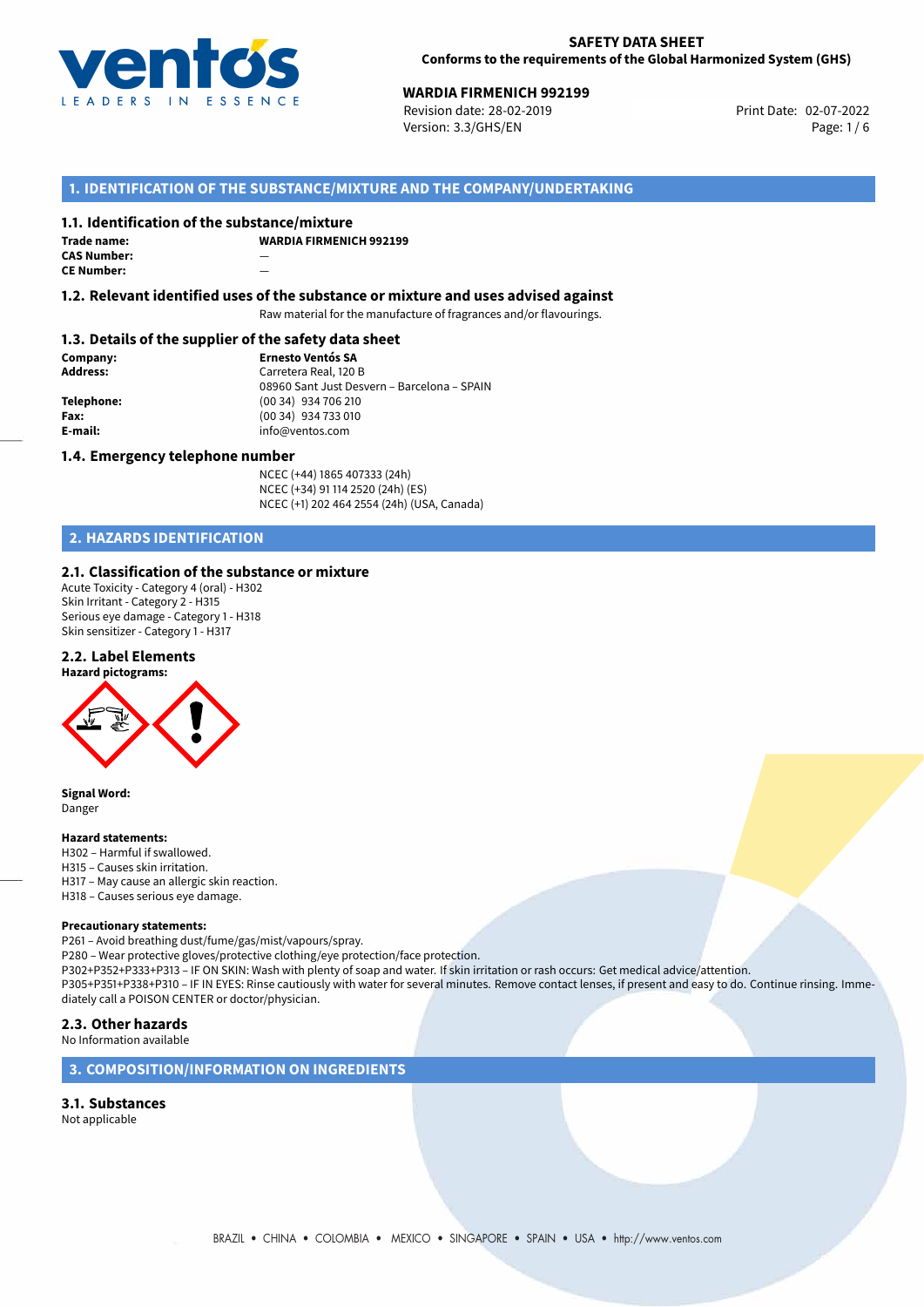

## **SAFETY DATA SHEET Conforms to the requirements of the Global Harmonized System (GHS)**

# **WARDIA FIRMENICH 992199**<br>
Revision date: 28-02-2019<br> **Print Date: 02-07-2022**

Revision date: 28-02-2019 Version: 3.3/GHS/EN Page: 2 / 6

# **3.2. Mixtures**

MIXTURE OF AROMATIC SUBSTANCES

Hazardous constituents:

| <b>Chemical Name</b>   | % (w/w)        | <b>CAS No</b><br><b>EC No</b> | <b>Classification according to GHS</b>                                                                                                                                                                                                                                                     |  |
|------------------------|----------------|-------------------------------|--------------------------------------------------------------------------------------------------------------------------------------------------------------------------------------------------------------------------------------------------------------------------------------------|--|
| PHENYL ETHYL ALCOHOL   | $\geq$ 25; <50 | $60-12-8$<br>200-456-2        | Acute Toxicity - Category 4 (oral) - H302<br>Acute Toxicity - Category 5 (dermal) - H313<br>Skin Irritant - Category 3 - H316<br>Eye Irritant - Category 2A - H319                                                                                                                         |  |
| <b>CITRONELLOL</b>     | $≥1;$ < 10     | 106-22-9<br>203-375-0         | Acute Toxicity - Category 5 (oral) - H303<br>Acute Toxicity - Category 5 (dermal) - H313<br>Skin Irritant - Category 2 - H315<br>Eye Irritant - Category 2A - H319<br>Skin sensitizer - Category 1B - H317<br>Hazardous to the aquatic environment, short-term (acute) - Category 2 - H401 |  |
| <b>GERANIOL</b>        | $\geq$ 1; <10  | $106 - 24 - 1$<br>203-377-1   | Acute Toxicity - Category 5 (oral) - H303<br>Skin Irritant - Category 2 - H315<br>Serious eye damage - Category 1 - H318<br>Skin sensitizer - Category 1B - H317<br>Hazardous to the aquatic environment, short-term (acute) - Category 3 - H402                                           |  |
| HYDROXYCITRONELLAL     | $>1$ ; <10     | 107-75-5<br>203-518-7         | Eye Irritant - Category 2A - H319<br>Skin sensitizer - Category 1B - H317<br>Hazardous to the aquatic environment, short-term (acute) - Category 3 - H402                                                                                                                                  |  |
| <b>NEROL</b>           | $>1$ ; $<$ 10  | 106-25-2<br>203-378-7         | Acute Toxicity - Category 5 (oral) - H303<br>Skin Irritant - Category 2 - H315<br>Eye Irritant - Category 2A - H319<br>Skin sensitizer - Category 1B - H317<br>Hazardous to the aquatic environment, short-term (acute) - Category 2 - H401                                                |  |
| LINALOOL               | $>1$ ; $<$ 10  | 78-70-6<br>201-134-4          | Flammable Liquids - Category 4 - H227<br>Acute Toxicity - Category 5 (oral) - H303<br>Skin Irritant - Category 2 - H315<br>Eye Irritant - Category 2A - H319<br>Skin sensitizer - Category 1B - H317<br>Hazardous to the aquatic environment, short-term (acute) - Category 3 - H402       |  |
| <b>EUGENOL</b>         | $>0.1$ ; $<$ 1 | $97 - 53 - 0$<br>202-589-1    | Acute Toxicity - Category 5 (oral) - H303<br>Skin Irritant - Category 3 - H316<br>Eye Irritant - Category 2A - H319<br>Skin sensitizer - Category 1B - H317<br>Hazardous to the aquatic environment, short-term (acute) - Category 2 - H401                                                |  |
| <b>GERANYL ACETATE</b> | $>0.1$ ; $<$ 1 | 105-87-3<br>203-341-5         | Skin Irritant - Category 2 - H315<br>Skin sensitizer - Category 1B - H317<br>Hazardous to the aquatic environment, short-term (acute) - Category 2 - H401<br>Hazardous to the aquatic environment, long-term (chronic) - Category 3 - H412                                                 |  |
| P-TOLYLACETALDEHYDE    | $\geq$ 0.1; <1 | 104-09-6<br>203-173-2         | Flammable Liquids - Category 4 - H227<br>Skin sensitizer - Category 1A - H317                                                                                                                                                                                                              |  |
| 10-UNDECENAL           | $>0.1$ ; $<$ 1 | $112 - 45 - 8$<br>203-973-1   | Skin Irritant - Category 2 - H315<br>Eye Irritant - Category 2A - H319<br>Skin sensitizer - Category 1B - H317<br>Hazardous to the aquatic environment, short-term (acute) - Category 2 - H401<br>Hazardous to the aquatic environment, long-term (chronic) - Category 3 - H412            |  |
| <b>CITRAL</b>          | $\geq$ 0.1; <1 | 5392-40-5<br>226-394-6        | Acute Toxicity - Category 5 (dermal) - H313<br>Skin Irritant - Category 2 - H315<br>Eye Irritant - Category 2A - H319<br>Skin sensitizer - Category 1B - H317<br>Hazardous to the aquatic environment, short-term (acute) - Category 2 - H401                                              |  |

[See the full text of the hazard statements in section 16.](#page-4-0)

**4. FIRST-AID MEASURES**

# **4.1. Description of necessary first aid measures**

Rinse mouth with water. Obtain medical advice. Keep at rest. Do not induce vomiting.

Eye contact: In case of contact with eyes, rinse immediately with plenty of water for at least 15 minutes and seek medical advice.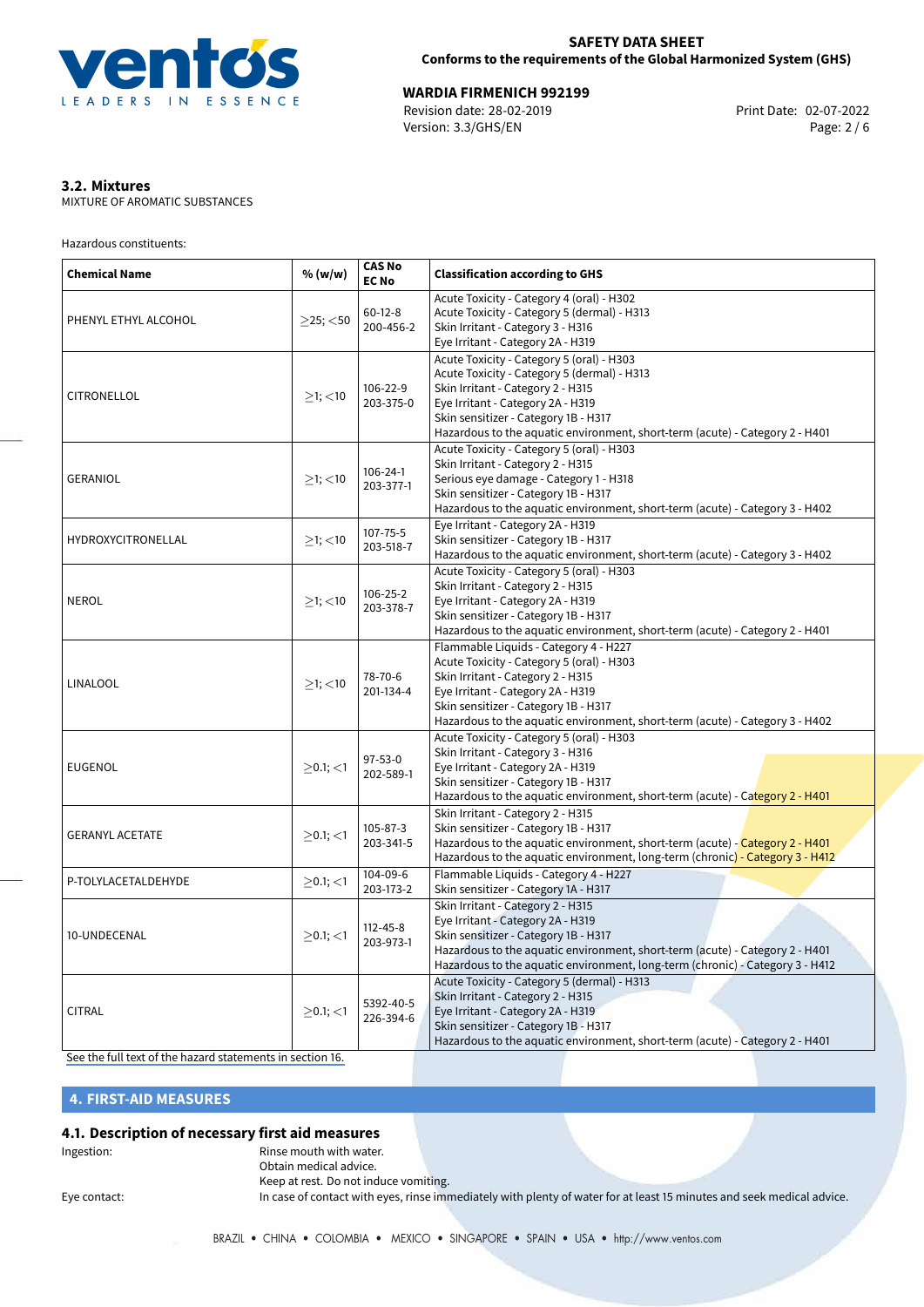

Revision date: 28-02-2019 Version: 3.3/GHS/EN Page: 3 / 6

| Remove person to fresh air and keep at rest.       |
|----------------------------------------------------|
| Seek immediate medical advice.                     |
| Take off immediately all contaminated clothing.    |
| Thoroughly wash affected skin with soap and water. |
| Seek medical attention if symptoms persist.        |
|                                                    |

# **4.2. Most important symptoms and effects, both acute and delayed**

No information available.

# **4.3. Indication of any immediate medical attention and special treatment needed**

No information available.

## **5. FIRE-FIGHTING MEASURES**

### **5.1. Extinguishing Media**

Water spray, carbon dioxide, dry chemical powder or appropriate foam. For safety reasons do not use full water jet.

## **5.2. Special hazards arising from the substance or mixture**

Known or Anticipated Hazardous Products of Combustion: Emits toxic fumes under fire conditions.

#### **5.3. Advice for firefighters**

High temperatures can lead to high pressures inside closed containers. Avoid inhalation of vapors that are created. Use appropriate respiratory protection. Do not allow spillage of fire to be poured into drains or watercourses. Wear self-contained breathing apparatus and protective clothing.

## **6. ACCIDENTAL RELEASE MEASURES**

#### **6.1. Personal precautions, protective equipment and emergency procedures**

Evacuate surronding areas. Ensure adequate ventilation. Keep unnecessary and unprotected personnel from entering. Do not breathe vapor/spray. Avoid contact with skin and eyes. Information regarding personal protective measures: see section 8.

#### **6.2. Environmental precautions**

To avoid possible contamination of the environment, do not discharge into any drains, surface waters or groundwaters.

#### **6.3. Methods and materials for containment and cleaning up**

Cover with an inert, inorganic, non-combustible absorbent material (e.g. dry-lime, sand, soda ash). Place in covered containers using non-sparking tools and transport outdoors. Avoid open flames or sources of ignition (e.g. pilot lights on gas hot water heater). Ventilate area and wash spill site after material pickup is complete.

### **6.4. Reference to other sections**

Information regarding exposure controls, personal protection and disposal considerations can be found in sections 8 and 13.

# **7. HANDLING AND STORAGE**

### **7.1. Precautions for safe handling**

Do not store or handle this material near food or drinking water. Do not smoke. Avoid contact with the eyes, skin and clothing. Wear protective clothing and use glasses. Observe the rules of safety and hygiene at work. Keep in the original container or an alternative made from a compatible material.

# **7.2. Conditions for safe storage, including any incompatibilities**

Store in tightly closed and preferably full containers in a cool, dry and ventilated area, protected from light. Keep away from sources of ignition (e.g. hot surfaces, sparks, flame and static discharges). Keep away from incompatible materials (see section 10).

# **7.3. Specific end use(s)**

No information available.

**8. EXPOSURE CONTROLS AND PERSONAL PROTECTION**

## **8.1. Control parameters**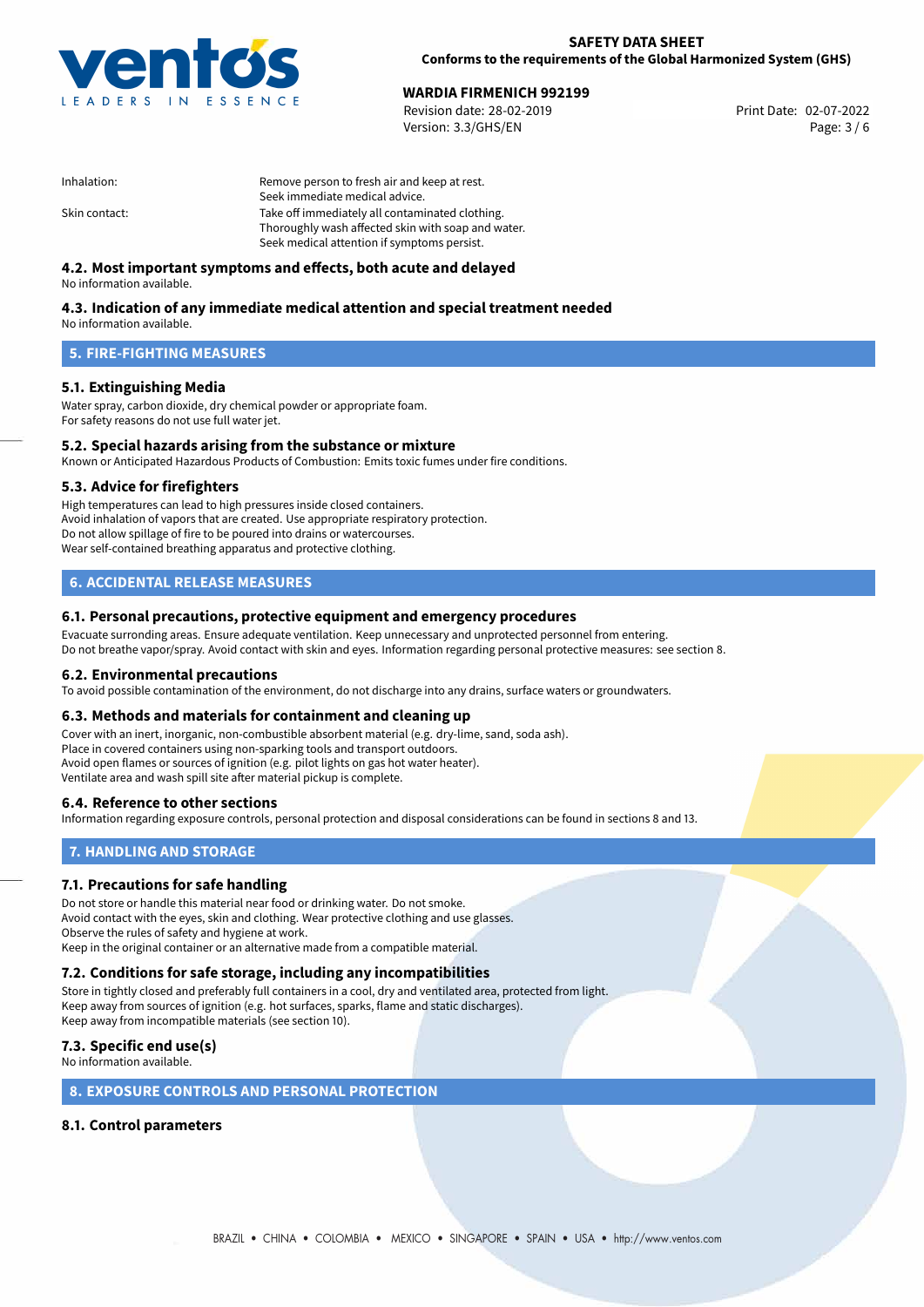

Revision date: 28-02-2019 Version: 3.3/GHS/EN Page: 4 / 6

Components with occupational exposure limits:

| Chemical Name | <b>CAS No</b> | Norm.                    | 8 hr.      |     |                   | 15 min. |     |                   |
|---------------|---------------|--------------------------|------------|-----|-------------------|---------|-----|-------------------|
|               |               |                          |            | ppm | mg/m <sup>3</sup> |         | ppm | mg/m <sup>3</sup> |
| <b>CITRAL</b> | 5392-40-5     | ES (España) <sup>1</sup> | VLA-ED     |     |                   | VLA-EC  |     |                   |
|               |               | PL (Polska)              | <b>NDS</b> |     | $\sim$<br>▴       | NDSCh   |     | 54                |

<sup>1</sup> Possibility of significant uptake though the skin.

### **8.2. Exposure controls**

Measures should be taken to prevent materials from being splashed into the body. Provide adequate ventilation, according to the conditions of use. Use a mechanical exhaust if required.

#### **8.3. Individual protection measures, such as personal protective equipment**

| Chemical safety goggles are recommended. Wash contaminated goggles before reuse.                                                            |
|---------------------------------------------------------------------------------------------------------------------------------------------|
| Chemical-resistant gloves are recommended. Wash contaminated gloves before reuse.                                                           |
| Personal protective equipment for the body should be selected based on the task being performed and the risks<br>involved.                  |
| In case of insufficient ventilation, use suitable respiratory equipment.                                                                    |
| Emissions from ventilation or process equipment should be checked to ensure they comply with environmental<br>protection legislation.       |
| In some cases, filters or engineering modifications to the process equipment will be necessary to reduce emissions to<br>acceptable levels. |
|                                                                                                                                             |

# **9. PHYSICAL AND CHEMICAL PROPERTIES**

## **9.1. Information on basic physical and chemical properties**

| Appearance:                            | Liguid                     |
|----------------------------------------|----------------------------|
| Colour:                                | Conforms to standard       |
| Odour:                                 | Conforms to standard       |
| Odour theshold:                        | Not determined             |
| pH:                                    | Not determined             |
| Melting point/freezing point:          | Not determined             |
| Boling point/boiling range:            | Not determined             |
| Flash point:                           | $100^{\circ}$ C            |
| Evaporation rate:                      | Not determined             |
| Flammability:                          | Not determined             |
| Lower flammability/Explosive limit:    | Not determined             |
| Upper flammability/Explosive limit:    | Not determined             |
| Vapour pressure:                       | Not determined             |
| Vapour Density:                        | Not determined             |
| Density:                               | 0,997 $-1,007$ g/mL (20°C) |
| Relative density:                      | $0,997 - 1,007$ (20°C)     |
| Water solubility:                      | <b>INSOLUBLE IN WATER</b>  |
| Solubility in other solvents:          | SOLUBLE IN ETHANOL         |
| Partition coefficient n-octanol/water: | Not determined             |
| Auto-ignition temperature:             | Not determined             |
| Decomposition temperature:             | Not determined             |
| Viscosity, dynamic:                    | Not determined             |
| Viscosity, kinematic:                  | Not determined             |
| Explosive properties:                  | Not determined             |
| Oxidising properties:                  | Not determined             |

## **10. STABILITY AND REACTIVITY**

#### **10.1. Reactivity**

No hazardous reactions if stored and handled as prescribed/indicated.

#### **10.2. Chemical stability**

The product is stable if stored and handled as prescribed/indicated.

# **10.3. Possibility of hazardous reactions**

No hazardous reactions if stored and handled as prescribed/indicated.

#### **10.4. Conditions to Avoid**

Conditions to Avoid: Excessive heat, flame or other ignition sources.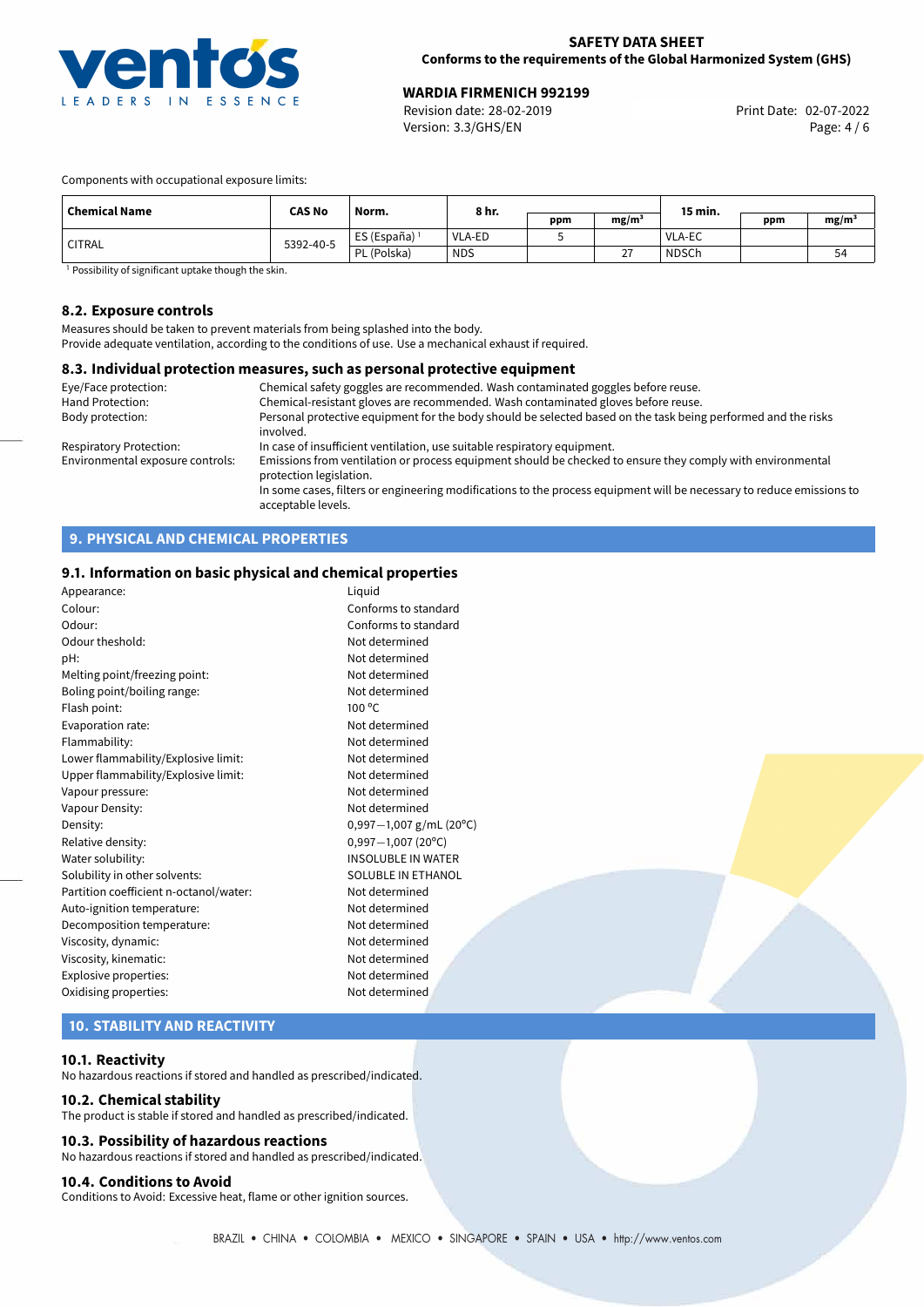

Revision date: 28-02-2019 Version: 3.3/GHS/EN Page: 5 / 6

## **10.5. Incompatible materials**

Avoid contact with strong acids and bases and oxidizing agents.

#### **10.6. Hazardous decomposition products**

During combustion may form carbon monoxide and unidentified organic compounds.

# **11. TOXICOLOGICAL INFORMATION**

| Harmful if swallowed.                                                     |
|---------------------------------------------------------------------------|
| Causes skin irritation.                                                   |
| Causes serious eye damage.                                                |
| May cause an allergic skin reaction.                                      |
| Based on the data available, the criteria for classification are not met. |
| Based on the data available, the criteria for classification are not met. |
| Based on the data available, the criteria for classification are not met. |
| Based on the data available, the criteria for classification are not met. |
| Based on the data available, the criteria for classification are not met. |
| Based on the data available, the criteria for classification are not met. |
|                                                                           |

### **12. ECOLOGICAL INFORMATION**

#### **12.1. Toxicity**

#### **Assessment:**

Based on the data available, the criteria for classification are not met. **Experimental/calculated data:** No information available.

### **12.2. Degradability**

No information available.

#### **12.3. Bioaccumulative potential**

No information available.

#### **12.4. Soil mobility**

No information available.

# **12.5. Other adverse effects**

See also sections 6, 7, 13 and 15 Do not allow to get into waste water or waterways.

## **13. DISPOSAL CONSIDERATIONS**

## **13.1. Waste treatment methods**

Dispose of in accordance with national and local environmental regulations.

## **14. TRANSPORT INFORMATION**

|                                    | <b>ADR/RID/ADN</b>                | <b>IMDG</b>                       | <b>IATA-ICAO</b>                  |
|------------------------------------|-----------------------------------|-----------------------------------|-----------------------------------|
| 14.1. UN Number                    | Not classified as hazardous goods | Not classified as hazardous goods | Not classified as hazardous goods |
| 14.2. UN Proper Shipping Name      | Not applicable                    | Not applicable                    | Not applicable                    |
| 14.3. Transport Hazard Class(es)   | Not applicable                    | Not applicable                    | Not applicable                    |
| 14.4. Packing Group                | Not applicable                    | Not applicable                    | Not applicable                    |
| $\mid$ 14.5. Environmental hazards | No                                | No.                               | No                                |
| Additional information             |                                   |                                   |                                   |

#### **14.6 Special precautions for user**

None known

#### **14.7. Transport in bulk according to Annex II of MARPOL 73/78 and the IBC Code**

No information available

# **15. REGULATORY INFORMATION**

<span id="page-4-0"></span>**15.1. Safety, health and environmental regulations/legislation specific for the substance or mixture** No information available